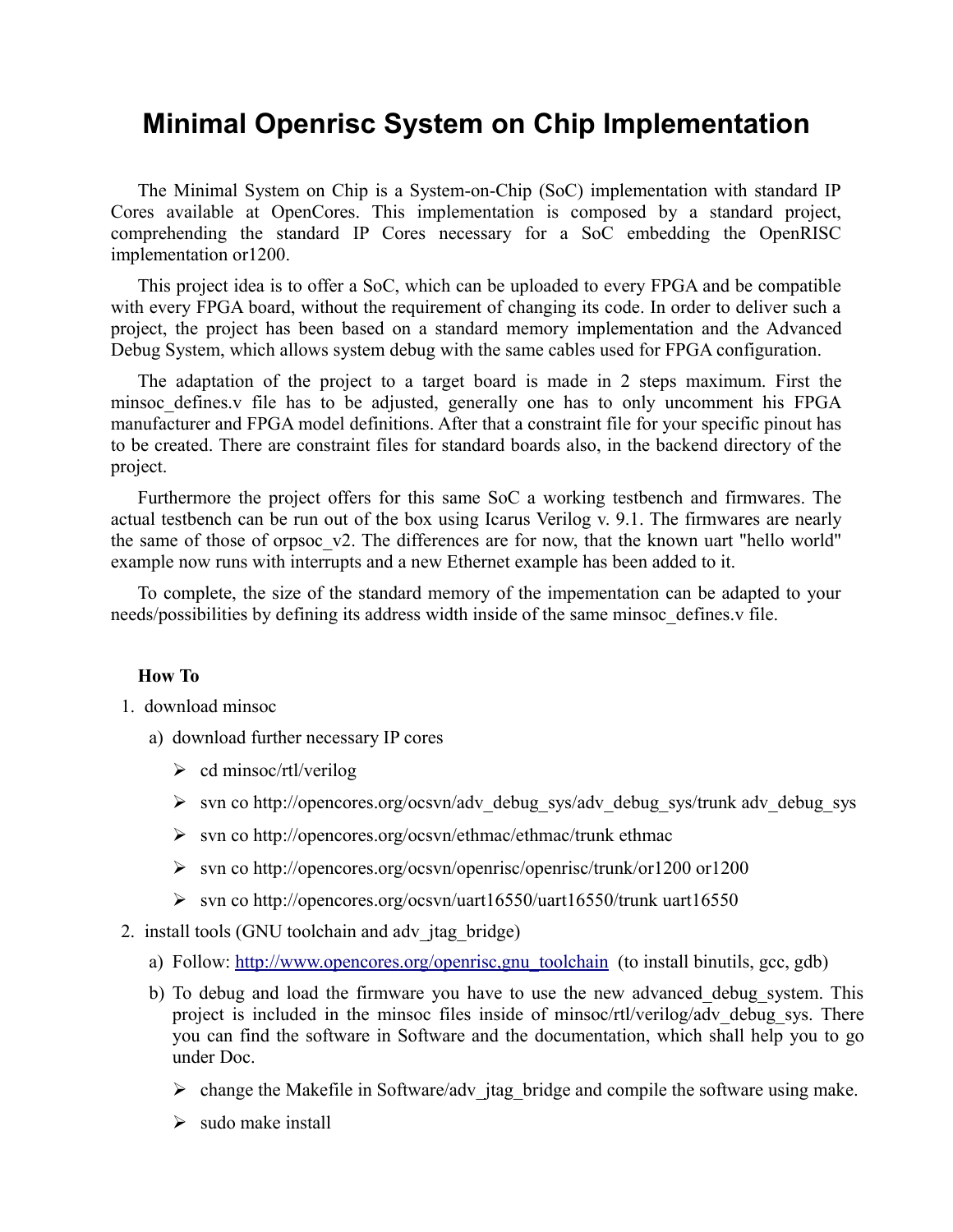- ➢ Copy the description file of your FPGA to your home directory "cp /opt/Xilinx/10.1/ISE/spartan3e/data/xc3s500e\_fg320.bsd ~/"
- c) With the adv jtag bridge you can also debug your simulation. To do so, the simulation has to include a vpi module. This has to be compiled by your system. The sources are found under "minsoc/adv\_debug\_sys/Software/adv\_jtag\_bridge/sim\_lib/icarus".
	- $\triangleright$  cd minsoc/adv debug sys/Software/adv jtag bridge/sim lib/icarus
	- ➢ make
	- $\triangleright$  cp minsoc adv debug sys/Software/adv itag bridge/sim lib/icarus/jp-io-vpi.vpi minsoc/bench/verilog/vpi
- d) The adv jtag bridge connect the debug system to gdb, the GNU debugger. But the actual version of gdb has some issues, which have to be corrected before use. To do so, the adv jtag bridge software includes a patch for gdb. Save the patch to the gdb source code directory installed by the toolchain installation script and patch it:
	- ➢ cp minsoc/adv\_debug\_sys/Software/adv\_jtag\_bridge/gdb-6.8-bz436037-reg-no-longeractive.patch toolchain\_build\_directory/gdb-6.8
	- $\geq$  cd toolchain build directory/gdb-6.8
	- $\triangleright$  patch -p1 < gdb-6.8-bz436037-reg-no-longer-active.patch
	- ➢ make
	- $\triangleright$  sudo make install
- 3. Compile software
	- a) edit sw/support/orp.ld line 14 LENGTH =  $0x00006E00$  to
		- ➢ your memory amount in Bytes 4⋅2 *MEMORYADRWIDTH* , where MEMORYADRWIDTH is defined in 'define MEMORY\_ADR\_WIDTH in "minsoc\_defines.v"

 $\epsilon \cdot Y^{MEMORYADRWIDTH}$  minus ORIGIN = 0x00001200

 $(e.g. 4*2^13 = 32,768$  Bytes = 0x8000 | LENGTH = 0x8000 – 0x1200 = 0x6E00)

- b) select your STACK size on board.h line 16 #define STACK\_SIZE 0x01000
	- $\triangleright$  change your IN CLK if not using 25000000 (25MHz)
- c) inside of sw/support make clean, make all
- d) inside of sw/utils make clean, make all
- e) inside of the target software (e.g. sw/uart) make clean, make all
- 4. Simulation
	- a) Install Icarus Verilog
		- $\triangleright$  You will need at least version 0.9.1 [\(ftp://ftp.icarus.com/pub/eda/verilog/v0.9/\)](ftp://ftp.icarus.com/pub/eda/verilog/v0.9/)
	- b) configure your system: minsoc\_defines.v **(not necessary)**
		- ➢ **Note:** (**since revision 17)** Ethernet functionality of testbench does not base on eth\_phy.v anymore. This means that you can uncomment ETHERNET on minsoc\_defines.v and simulate it without simulation speed decrease and without changing any file.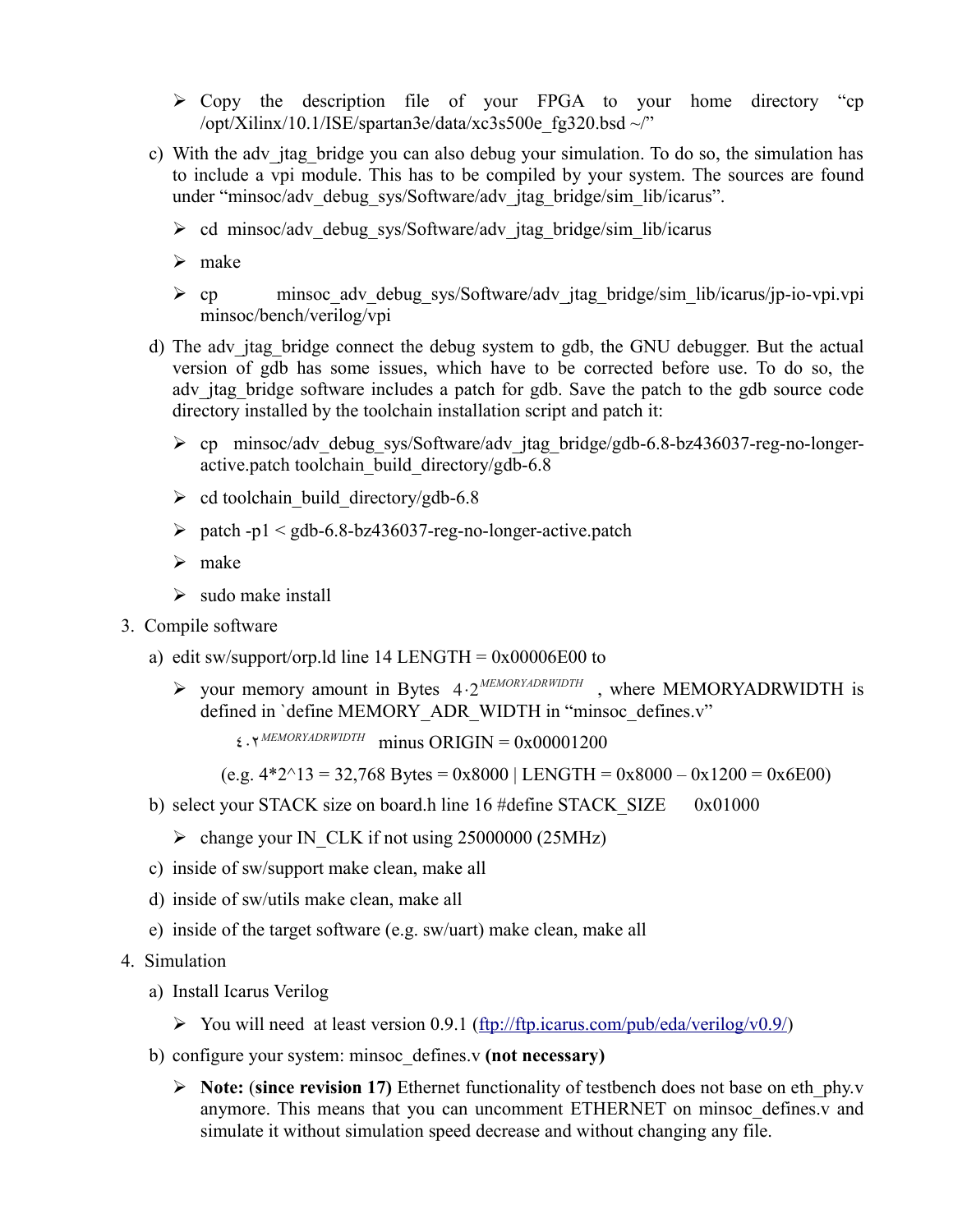- ➢ **Previous to revision 17:** if you uncomment "`define ETHERNET" you have to:
	- edit "minsoc/sim/run/generate\_bench":
		- substitute ".../bin/minsoc\_model\_fast.txt" for "../bin/minsoc\_model\_complete.txt"
	- THIS WILL SLOW DOWN YOUR SIMULATION BY FACTOR 300
- c) configure minsoc\_bench\_defines.v **(not necessary)**
	- $\triangleright$  Your testbench will use a memory model, not actually the same memory controller the implementation uses. This enables the option "`define INITIALIZE MEMORY MODEL", where the firmware is loaded to the memory before testbench start.
	- $\triangleright$  You may use the actual implementation memory:
		- comment "define INITIALIZE\_MEMORY\_MODEL"
		- edit minsoc/sim/run/generate bench
			- substitute "../bin/minsoc\_model.txt" for "../bin/minsoc\_memory.txt"
		- You might want to uncomment "`define START\_UP", it loads the firmware to a SPI memory. At start of testbench the system reads this memory and loads the firmware to main memory. Takes +-3 min. This is possible to be used for a real system, all you<br>have to do is uncomment "define START UP" from have to do is uncomment "define START\_UP" from minsoc/rtl/verilog/minsoc\_defines.v.
- d) Modify testbench **(not necessary)**
- e) command to start testbench and select firmware
	- $\triangleright$  from minsoc/sim/run/
		- ./generate bench
		- ./run\_bench <your\_firmware.hex>
			- ./run\_bench ../../sw/uart/uart-nocache-twobyte-sizefirst.hex
- f) Debuging the testbench (3 terminals)
	- $\triangleright$  terminal 1: from minsoc/sim/run/
		- ./generate\_bench
		- ./run\_bench <your\_firmware.hex>
			- ./run\_bench ../../sw/uart/uart-nocache-twobyte-sizefirst.hex
	- $\triangleright$  terminal 2: from minsoc/sim/run
		- ./start\_server
	- $\triangleright$  terminal 3: at minsoc/sw/uart
		- or32-elf-gdb uart-nocache.or32
		- target remote :9999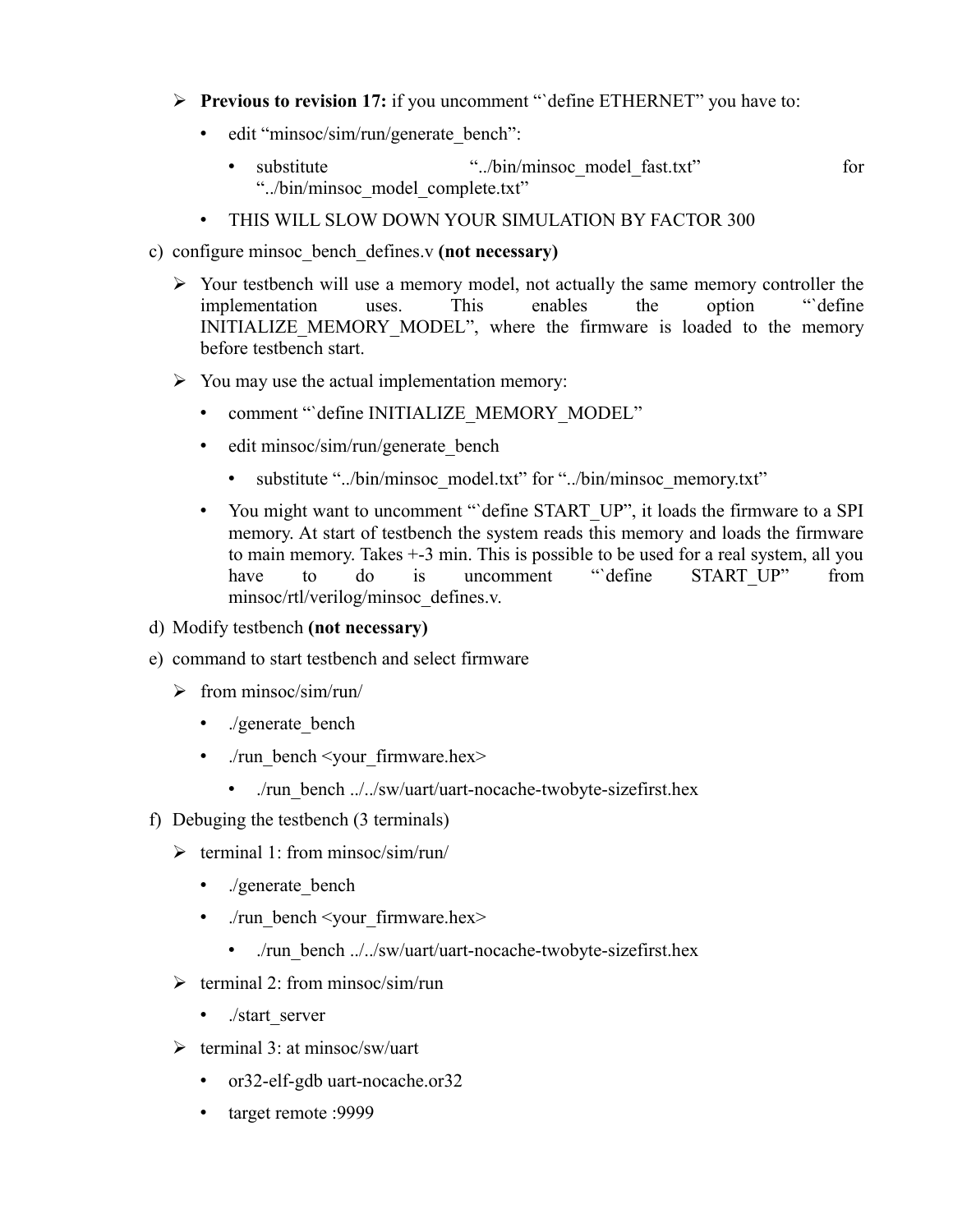- load
	- if you have INITIALIZE\_MEMORY\_MODEL enabled you don't have to do this
	- if you have START UP and waited for the message: "Memory start-up completed..." you also don't need this
- set  $\text{Spc}=0x100$
- $\mathfrak{e}$
- 5. Implementation
	- a) configure minsoc defines.v (recommended values for different devices under 7. Examples)
		- $\triangleright$  Select your FPGA device by uncommenting its manufacturer and commenting all other manufacturers. Select then your FPGA model by uncommenting it in case you have a Xilinx FPGA, for Altera comment all out.
		- $\triangleright$  `define MEMORY\_ADR\_WIDTH 13 defines the amount of memory you get. The depth is defined by  $2^{MRMORYADRWIDTH}$ , since its data width is 32 bits, the amount in Bytes is 4 times its depth. (this is not allowed to be less than 12, 11 is the memory block address width)
		- $\triangleright$  choose a clock division for your global clock related to your design max speed by changing the definition: "`define CLOCK\_DIVISOR 5". If you have an Altera device please use only even numbers for the division, odd numbers are going to be rounded down.
		- ➢ Define your RESET polarity: uncomment "`define POSITIVE\_RESET" for an active high reset or "`define NEGATIVE\_RESET" for an active low reset and comment the other.
	- b) configure or1200 defines.v (optional -> reduce logic usage) (recommended values for different devices under 7. Examples)
		- ➢ Target FPGA memories (OR1200\_XILINX\_RAMB16 for Xilinx, Spartan 3 and above, OR1200\_ALTERA\_LPM for all Altera)
		- ➢ Type of register file RAM (generic, twoport or dual port) (dual port is supported by Xilinx BRAM and Altera)**(select only one of the three)**
		- ➢ If not using Linux you can comment out OR1200\_QMEM\_IMPLEMENTED.
	- c) define user constrains for system pinout (edit backend/yourboard.ucf file)
	- d) create project in project manager (ISE, Quartus), include files
	- e) synthesize, P&R and upload bitfile
	- f) connect the cable to the selected JTAG TAP
- 6. use GDB to upload software and debug for simulation and implementation
	- a) start adv jtag bridge
		- $\triangleright$  cd  $\sim$ /
		- $\triangleright$  sudo adv jtag bridge xpc3 (xess, usbblaster, xpc usb, ft2232)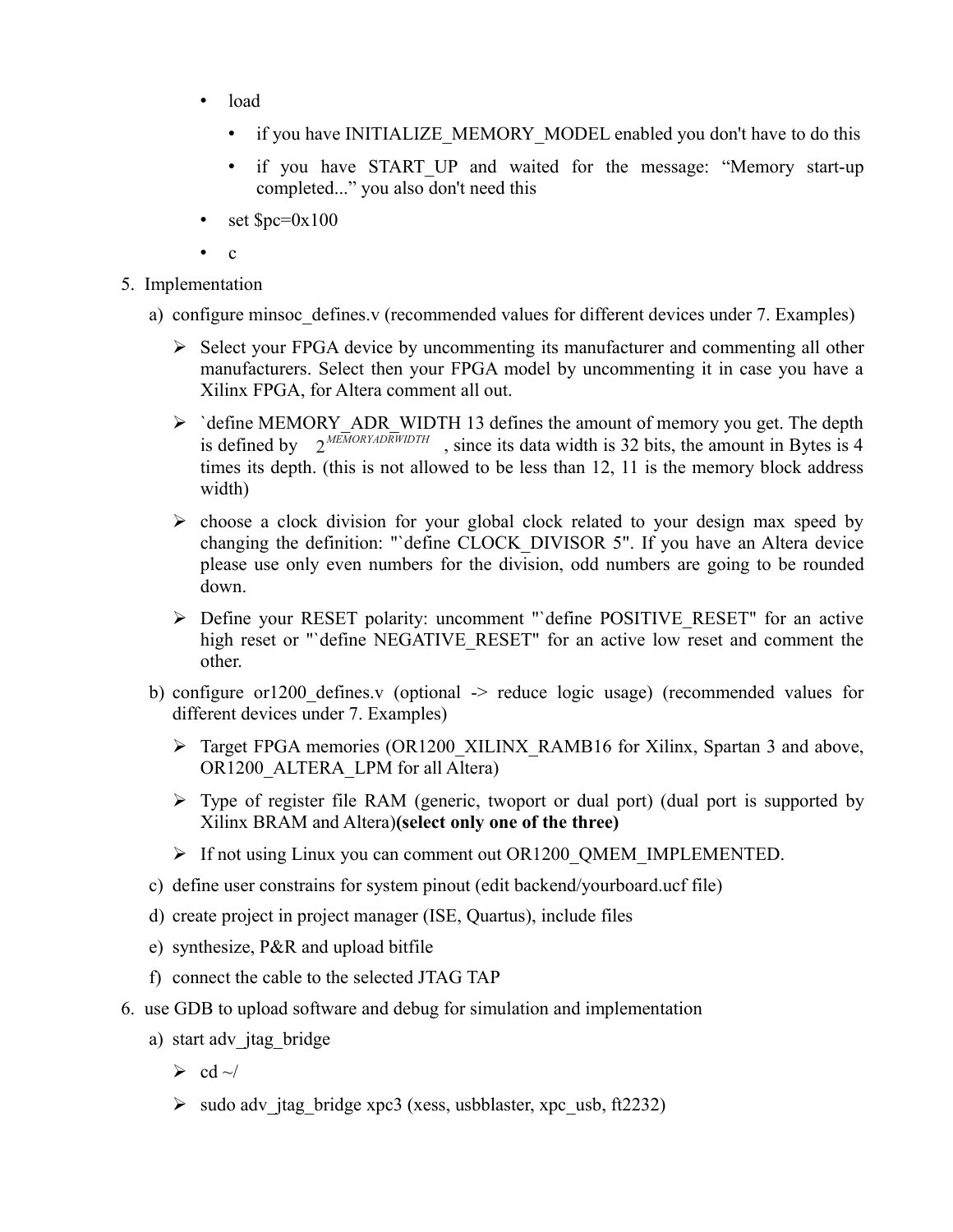- $\triangleright$  Let the program running and open another terminal
- b) Open a terminal program (e.g. gtkterm)
	- ➢ configure port to a serial port connected to your board
	- $\geq$  configure bitrate to 115200
- c) start gdb, load firmware (example)
	- $\triangleright$  cd minsoc/sw/uart
	- ➢ or32-elf-gdb uart-nocache.or32
	- ➢ target remote :9999
	- ➢ load
	- $\triangleright$  set  $\text{Spec}=0x100$
	- $\triangleright$  c
- d) Inside of gtkterm "Hello World." should have appeared, if you press any key inside of gtkterm the processor will return the next alphabetical letter (press a, it returns b)
- 7. Examples: different constraint files for different boards  $\rightarrow$  inside of backend directory
	- a) Spartan 3A DSP 1800 (100%)
		- ➢ minsoc\_defines.v
			- no definitions change, ready to go
		- $\triangleright$  or 1200 defines. v (optional, reduce logic use)
			- uncomment `define OR1200\_XILINX\_RAMB16
			- uncomment `define OR1200 RFRAM DUALPORT
			- comment `define OR1200 RFRAM GENERIC
	- b) Spartan 3E Starter Kit **no Ethernet** (100%)
		- $\triangleright$  minsoc defines.v
			- comment `define SPARTAN3A
			- uncomment `define SPARTAN3E
			- change CLOCK DIVISOR from 5 to 2
			- comment `define ETHERNET
		- $\triangleright$  or 1200 defines.v
			- uncomment `define OR1200\_XILINX\_RAMB16
	- c) Spartan 3E Starter Kit **with Ethernet (not tested)**
		- $\triangleright$  Synthesis properties:
			- Optimization Goal: Area
			- Optimization Effort: High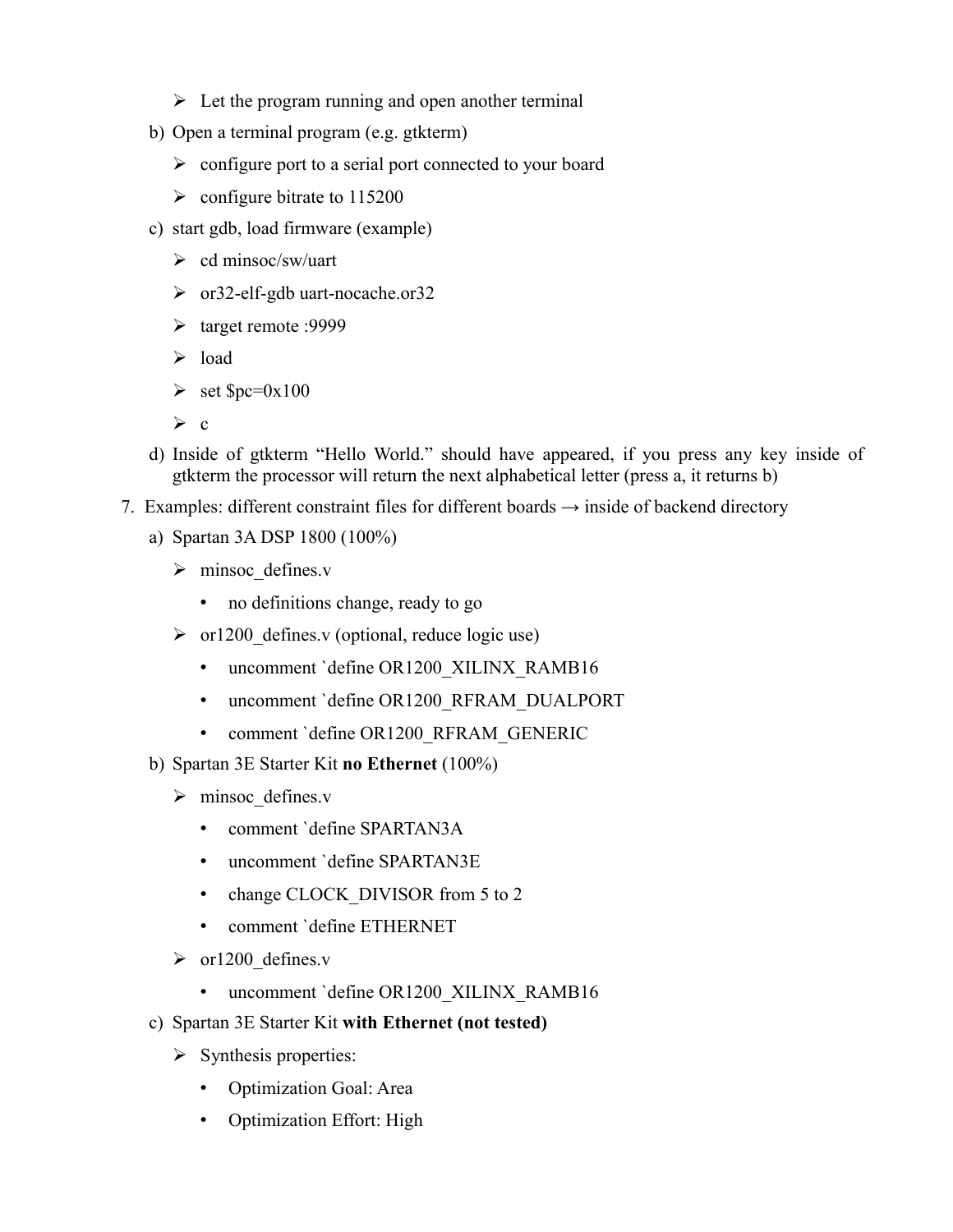- $\triangleright$  minsoc defines.v
	- comment `define SPARTAN3A
	- uncomment `define SPARTAN3E
	- let CLOCK DIVISOR at 5
	- change MEMORY ADR WIDTH from 13 to 12
	- uncomment `define ETHERNET
	- comment `define UART
		- this is not necessary, though you will get 99% device usage if not commenting, 89% otherwise.
- $\triangleright$  or 1200 defines.v
	- uncomment `define OR1200\_XILINX\_RAMB16
	- comment 'define OR1200\_MULT\_IMPLEMENTED
	- comment 'define OR1200\_MAC\_IMPLEMENTED
	- uncomment `define OR1200\_RFRAM\_DUALPORT
	- comment `define OR1200 RFRAM\_GENERIC
	- comment 'define OR1200 PM\_IMPLEMENTED
	- comment `define OR1200\_QMEM\_IMPLEMENTED
	- comment `define OR1200\_CFGR\_IMPLEMENTED
- $\triangleright$  eth defines.v
	- uncomment `define ETH\_FIFO\_XILINX
	- uncomment `define ETH\_XILINX\_RAMB4
- ➢ Collateral effects:
	- from sw/support/Makefile.inc line 7:
		- GCC\_OPT=-mhard-mul -g to GCC\_OPT=-msoft-mul -g
	- change sw/support/orp.ld:
		- ram: LENGTH = from  $0x00006E00$  to  $0x00002E00$
		- this is not much memory, I recommend the inclusion of the wb ddr project to minsoc to use your DDR SRAM memory
	- Further area optimization possibilities: **(not necessary, DON'T DO)**
		- Turn off: pic, tick timer or debug unit
- d) Altera Devices
	- $\triangleright$  minsoc defines.v
		- uncoment `define ALTERA\_FPGA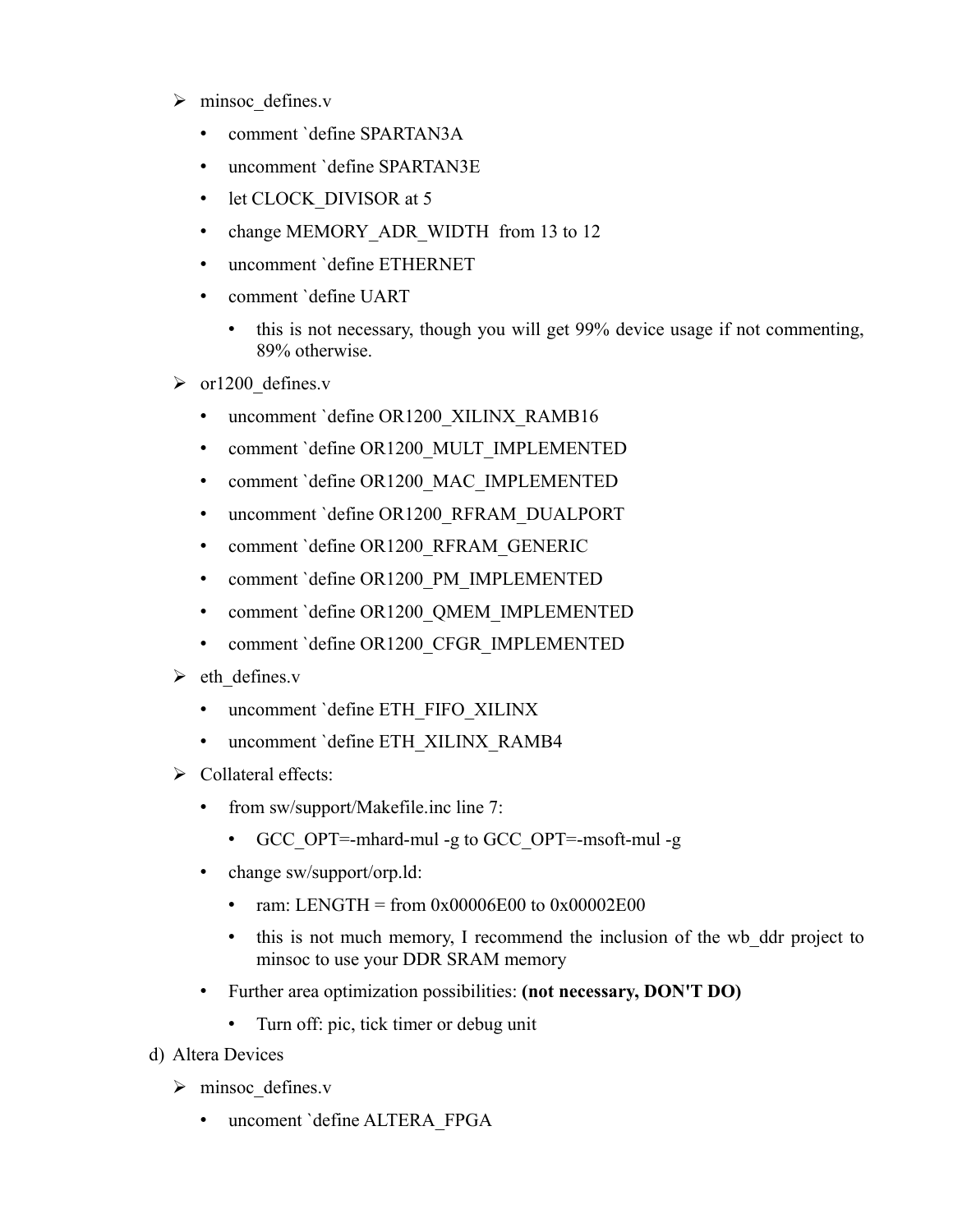- comment `define XILINX\_FPGA
- comment `define SPARTAN3A
- select your memory amount "`define MEMORY\_ADR\_WIDTH 13"
- choose a clock division for your global clock related to your design max speed by changing the definition: "`define CLOCK\_DIVISOR 5". Since you have an Altera device please use only even numbers for the division, odd numbers are going to be rounded down.
- Define your RESET polarity uncommenting "`define POSITIVE\_RESET" or "'define NEGATIVE\_RESET" and commenting the other.
- $\triangleright$  or 1200 defines.v
	- uncomment `define OR1200\_ALTERA\_LPM
	- uncomment `define OR1200 RFRAM DUALPORT
	- comment `define OR1200\_RFRAM\_GENERIC
	- comment `define OR1200\_QMEM\_IMPLEMENTED

#### **To Do:**

### **1. Implement a instantiable standard memory verilog file (90%)**

- a) compatible for simulation, xilinx, altera, asics (100%)
- b) resizable  $(100\%)$
- **c) Able to read in 1 clock cycle (30%)**
	- ➢ **minsoc\_onchip\_ram\_top needs 2 cycles to complete a read operation, because the read acknowledge is triggered on the rising edge of wb\_clk after wb\_cyc has been set**
		- **Attempt to change it to negedge led to non running system for XILINX\_RAMB16: neither CPU self test of adv\_jtag\_bridge nor firmware running did work**
	- ➢ **Change back onchip\_ram.v to generic implementation to posedge because it correspond to the reality of internal FPGA memories. (100%)**
	- $\triangleright$  phasing the clock connection from onchip ram top to the onchip rams by 180 $\degree$  it **works both in bench and on board. onchip\_ram( .clk(~wb\_clk\_i) );** 
		- **Though, self test of or32 by adv\_jtag\_bridge fails, has to be debugged**
			- **maybe the adv\_jtag\_bridge or the debug unit is stalling the cpu before it can complete something. It stores a program in the memory from 0x0 to 0x28.**
				- **memory 2 clks: runs till 0x20, stalls for 1 instruction, runs (0x28,0x10,0x14)**
				- **memory 1 clk: runs till 0x24, stalls for 1 instruction, runs (0x10)**
			- **difference: signal aborted\_r from or1200\_iwb\_biu is supressed for 1 clk**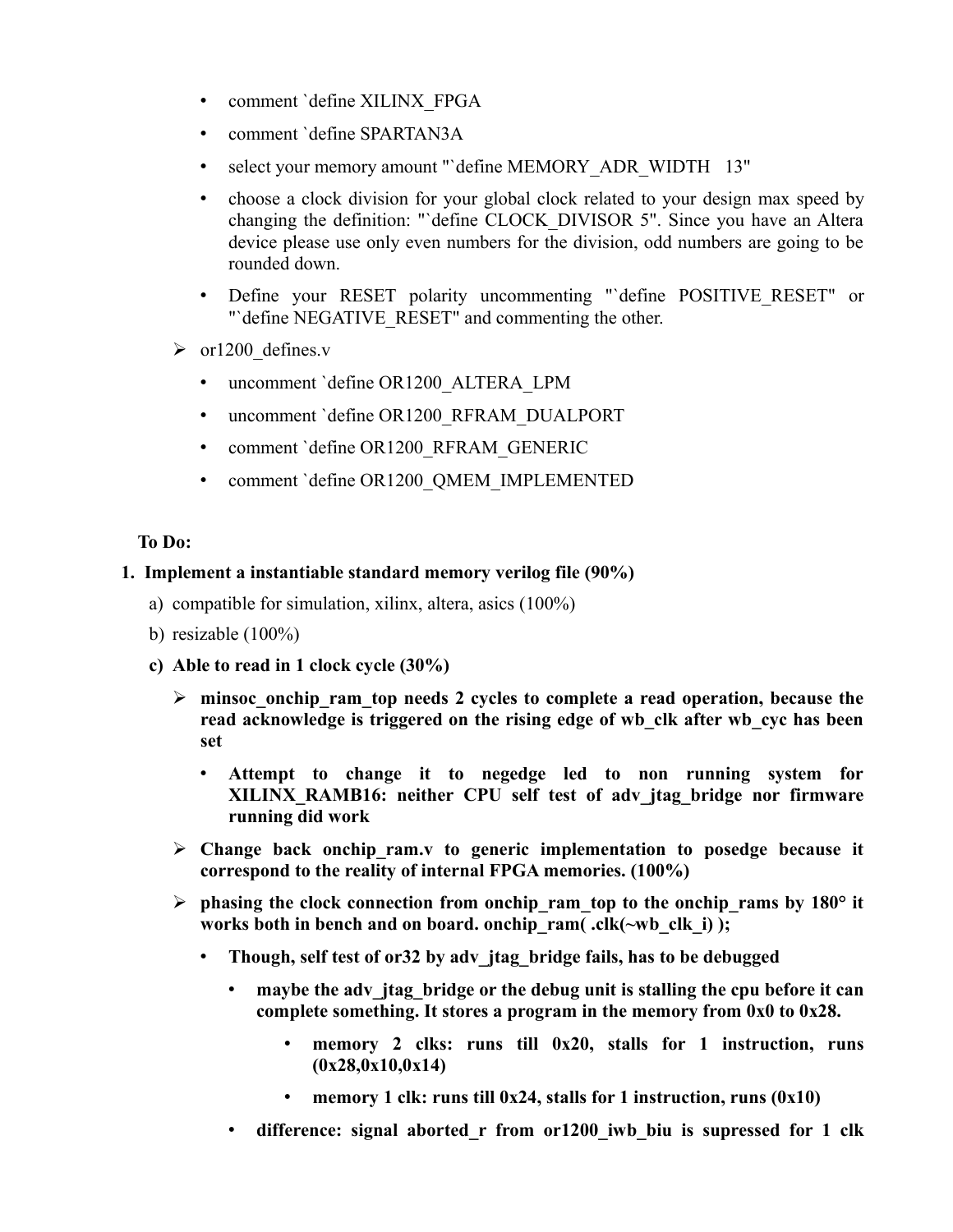**memory while not for 2 clk at instruction 0x20 (reading instruction from addr 0x20)**

- **It is not standard to use the negative clock edge to solve this speed issue (check wishbone specification). Generally this speed decrease would get better with burst accesses, if the acknowledges after the first come instantaneously.** 
	- **But for that, OR1200\_WB\_B3 has to be uncommented in or1200\_defines.v and minsoc\_onchip\_ram\_top.v has to be changed accordingly to use the signals: wb\_bte\_i and wb\_cti\_i**
	- **This is also only relevant if cache is implemented, otherwise all accesses from instruction wishbone interface are single accesses. (I guess)**
- 2. Use a tc top.v from older orpsoc, which manages the system memory and enables connection of peripherals (100%)
- **3. Implement a standard clock divider, which is automatically configured by the system definition file (75%)**
	- a) Standard (100%)
	- b) Xilinx (100%)
	- **c) Altera (0%)**

## ➢ **For now Altera clock divider is implemented as the Standard**

- d) implement in a separated file (100%)
- 4. Implement a standard an unique system definition file, where one can select: (100%)
	- a) how much memory to instantiate (100%)
	- b) FPGA manufacturer and type (100%)
	- c) which JTAG Tap to use (Generic of FPGA) (100%)
		- $\triangleright$  which fpga, overwrite internal jtag options.v(100%)
	- d) system clock, clock divider (100%)
	- e) Which interfaces to be connected to the system (UART and ETH) (100%)
- **5. Have standard software which can be directly compiled with make to be uploaded to the system (40%)**
	- a) Have it (100%)
	- **b) direct set amount of memory and stack size for software based on system definition file (0%)**
	- **c) direct adopt system address space as configured in definition file to the device drivers written in sw/support directory (0%)**
- **6. Have a standard testbench, with which one can simulate through iverilog easily and which can be easily redefined to simulate the environment (interfaces read and write functions) (90%)**
	- **a) read and write for most interfaces (ETH, UART, CAN, I2C, SPI) (70%)**
	- b) regular testbench for the SoC (100%)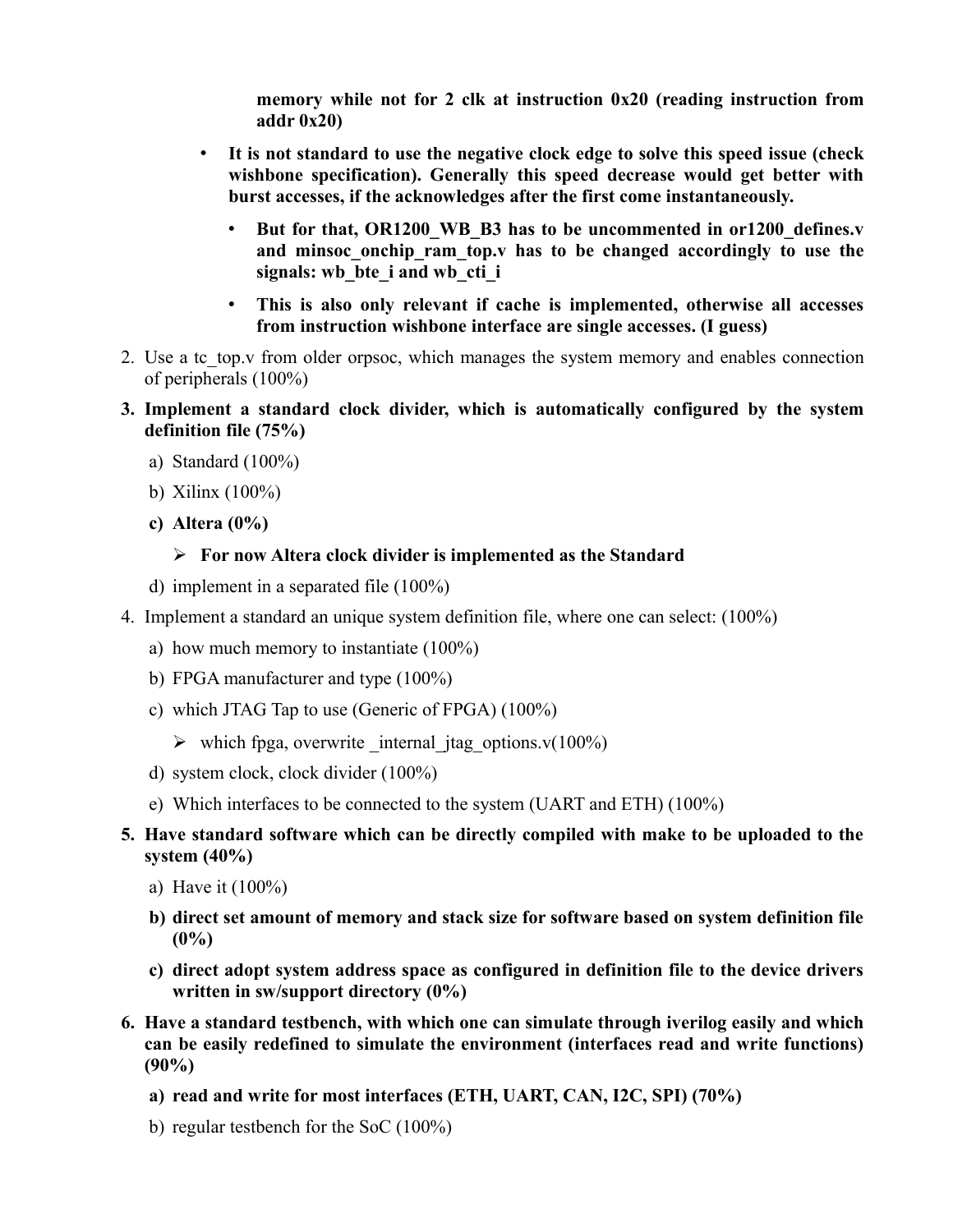- $\triangleright$  runnable testbench (100%)
- $\blacktriangleright$  debug interface (100%)
- $\blacktriangleright$  uart output (100%)
- $\triangleright$  spi start-up (100%)
	- start-up rom memory (or1k-startup project) (100%)
	- create a SPI model to load the firmare to it at begin (100%)
		- create a memory, which can be written by \$readmemh and read from through spi interface to the or1k-startup project (100%)
		- Add some glue logic to the SoC switch to assign the first commands to the openrisc to jump to the address of the or1k startup  $0x40000000$ . (100%)
			- instead of setting the address as in orpsoc 1, assert the instruction through wb rim dat i.  $(100\%)$
- $\triangleright$  Fill memory with a \$readmem code for fast firmware upload on simulation. (100%)
	- It is not allowed to access instances created by generate through a variable, so it is not possible to access each memory block from the memory to load the firmware before testbench execution (now working 100%)
		- Create a memory model, which changes the address width of the memory blocks allowing any memory depth with only 4 instances. Substitute the memory controller used by the implementation with it for the testbench. This way both testbench and implementation work. (100%)
			- This is only necessary for the 'define INITIALIZE MEMORY MODEL, where the firmware is uploaded to the memory even before testbench execution.
			- To use the real memory from the implementation instead, comment this and change minsoc/sim/run/generate bench script to use "minsoc/sim/bin/minsoc\_memory\_fast.txt" instead of "minsoc/sim/bin/minsoc\_model\_fast.txt".
	- Filled memory does not run the complete program: ("o World.") (now working 100%)
		- After reset by gdb (set  $pc=0x100$ ), continue leads to SIGBUS error. (now working 100%)
			- this seems to happen from the debug side, debug has asserted du stall, why?
			- Reloading the program by gdb works, if we split the memory into 4 blocks  $(100\%)$
		- SIGBUS error and ("o World.") output happened, because after the program size bytes the following program goes into the memory starting from address 0x4 not 0x0. (now working 100%)
- $\geq$  select firmware on command line (100%)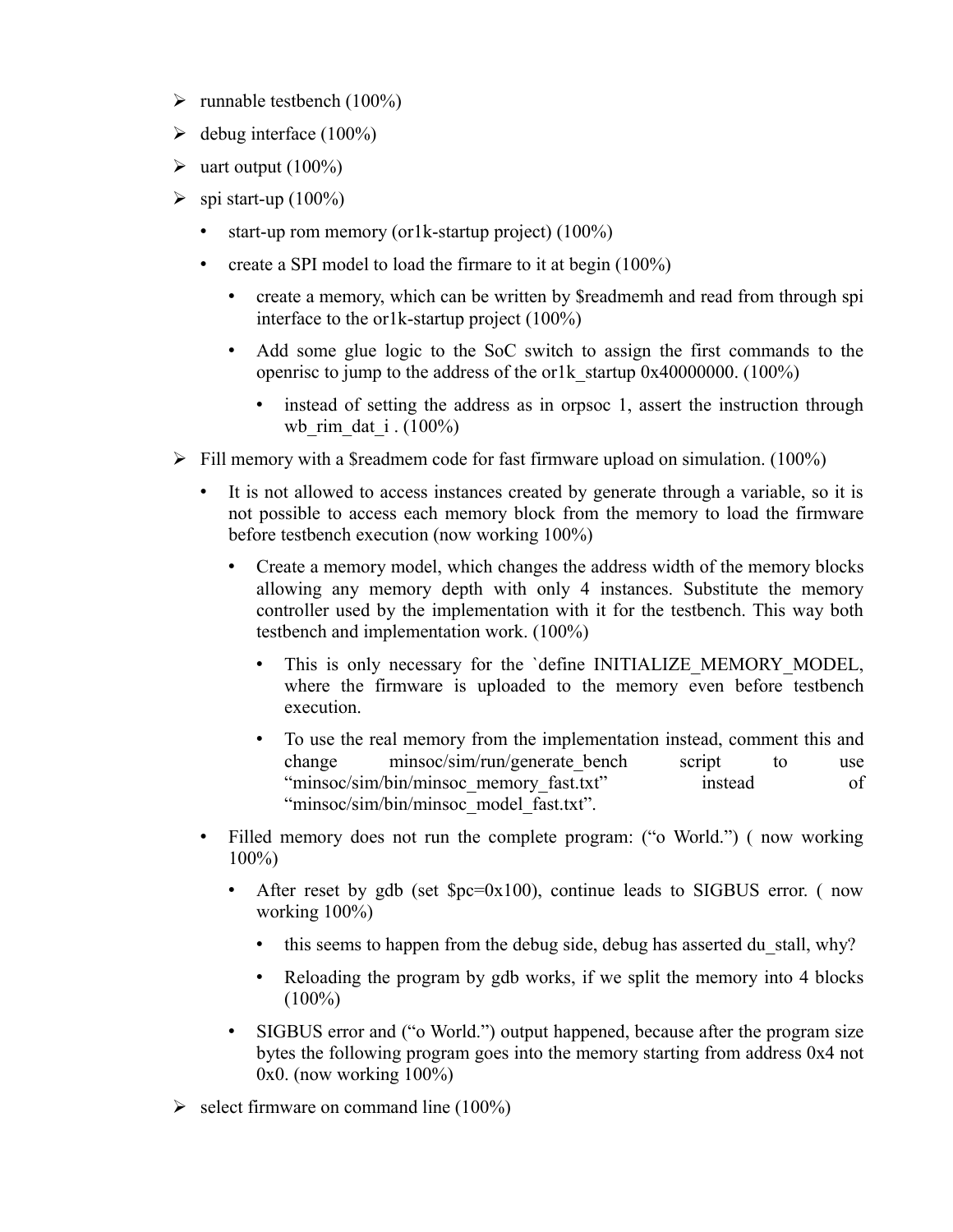- $\triangleright$  Including tb eth defines.v, eth phy defines.v, eth phy.v reduces simulation speed by factor 300 more or less, solve this (100%)
	- minsoc/sim/bin/minsoc\_model\_fast.txt removes them from bench initialization
		- This requires you to comment `define ETHERNET from minsoc/rtl/verilog/minsoc\_defines.v
		- Then edit generate bench to use minsoc model fast.txt
	- minsoc model fast runs hello world in 13 seconds
		- minsoc model complete would run it in 65 minutes
	- eth phy.v removed from project, instead eth rx send task has been ported to the main testbench and is working. It does not handle collisions, but collisions only happen with more communicating nodes, which are not standard here. Speed is back to normal and task is functional.
- 7. Have different constraint files for different boards  $\rightarrow$  inside of backend directory
	- a) Spartan 3A DSP 1800 (100%)
	- b) Spartan 3E Starter Kit (100%)
		- $\triangleright$  minsoc defines.v
			- comment `define SPARTAN3A
			- uncomment `define SPARTAN3E
			- change CLOCK DIVISOR from 5 to 2
			- comment `define ETHERNET
		- $\triangleright$  or 1200 defines.v
			- uncomment `define OR1200\_XILINX\_RAMB16

## **To Do v. 2:**

- 1. Add memory interfaces for external memory
	- a) SDRAM, DDR, DDR2
- 2. Look for a way to allow automatically insertion of new modules to minsoc\_top:
	- a) memory address input
	- b) automatic wishbone connection for minsoc\_top
	- c) automatic connection to minsoc\_tc\_top
	- d) Full switch function, according to amount of masters, i.e.:
		- $\geq 2$  masters, 2 buses, 2 router: arbiter has to assign correct bus to the calling master)
	- e) Switch issues, "minsoc\_tc\_top.v":
		- ➢ modules instantiated by generate cannot be accessed through variable later on